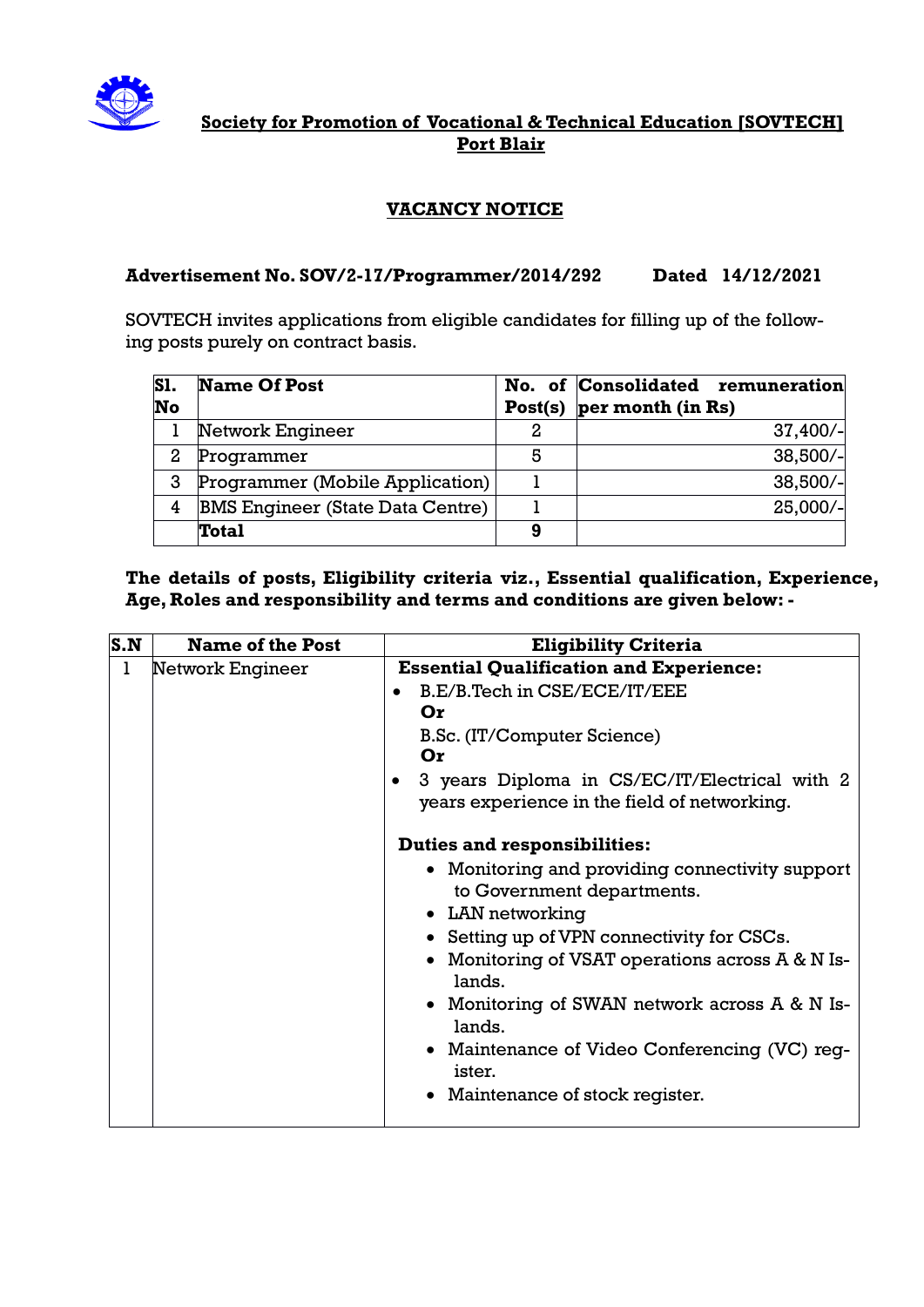| S.N              | <b>Name of the Post</b> | <b>Eligibility Criteria</b>                                                                                                                                                                                                                                                                                                                                                                                                                                                                                                                                                                                                         |
|------------------|-------------------------|-------------------------------------------------------------------------------------------------------------------------------------------------------------------------------------------------------------------------------------------------------------------------------------------------------------------------------------------------------------------------------------------------------------------------------------------------------------------------------------------------------------------------------------------------------------------------------------------------------------------------------------|
| $\boldsymbol{2}$ |                         | <b>Essential Qualification</b>                                                                                                                                                                                                                                                                                                                                                                                                                                                                                                                                                                                                      |
|                  | Programmer<br>٠<br>٠    | (Computer Science Engineer-<br>B.E/<br><b>B.Tech</b><br>ing/Information Technology) Or Master of Com-<br>puter Application<br>Or<br>Diploma in (Computer Engineering/Information<br>Technology)<br>Or<br>B.Sc. (Computer Science/ Information Technolo-<br>gy)<br>Or<br><b>Bachelor of Computer Applications</b><br><b>Experience:</b><br>At least two (02) Years' experience in software<br>Designing & Development with core domain<br>knowledge and experience on:<br>Development of Web application in ASP. Net<br>using VB/C# as code-behind language, MS<br>SQL Server 2008 or higher, MVC 3 with EDM<br>(Entity Data Model). |
|                  |                         | Experience in PHP & My SQL.<br>Experience in SQL Server Reporting Services,<br>Stored Procedures in MS SQL Server 2008 or<br>higher database versions.<br>Deployment & configuration of web Applica-                                                                                                                                                                                                                                                                                                                                                                                                                                |
|                  |                         | tions in IIS/Apache Web Servers.                                                                                                                                                                                                                                                                                                                                                                                                                                                                                                                                                                                                    |
|                  |                         | Data security, privacy & threat protection of<br>web applications & web services.                                                                                                                                                                                                                                                                                                                                                                                                                                                                                                                                                   |
|                  |                         | Core knowledge on Web Application Security.                                                                                                                                                                                                                                                                                                                                                                                                                                                                                                                                                                                         |
|                  |                         | Extensive knowledge on XML, AJAX & JQuery.<br>Experience in Web Services like JSON, WSDL,                                                                                                                                                                                                                                                                                                                                                                                                                                                                                                                                           |
|                  |                         | SOAP & REST.                                                                                                                                                                                                                                                                                                                                                                                                                                                                                                                                                                                                                        |
|                  |                         | Working on Content Management Software.                                                                                                                                                                                                                                                                                                                                                                                                                                                                                                                                                                                             |
|                  |                         | Software development working in Govern-<br>ment/PSU Projects                                                                                                                                                                                                                                                                                                                                                                                                                                                                                                                                                                        |
|                  |                         | Basic configuration in WIN NT/Linux, Hard-<br>ware and Networking.                                                                                                                                                                                                                                                                                                                                                                                                                                                                                                                                                                  |
|                  |                         |                                                                                                                                                                                                                                                                                                                                                                                                                                                                                                                                                                                                                                     |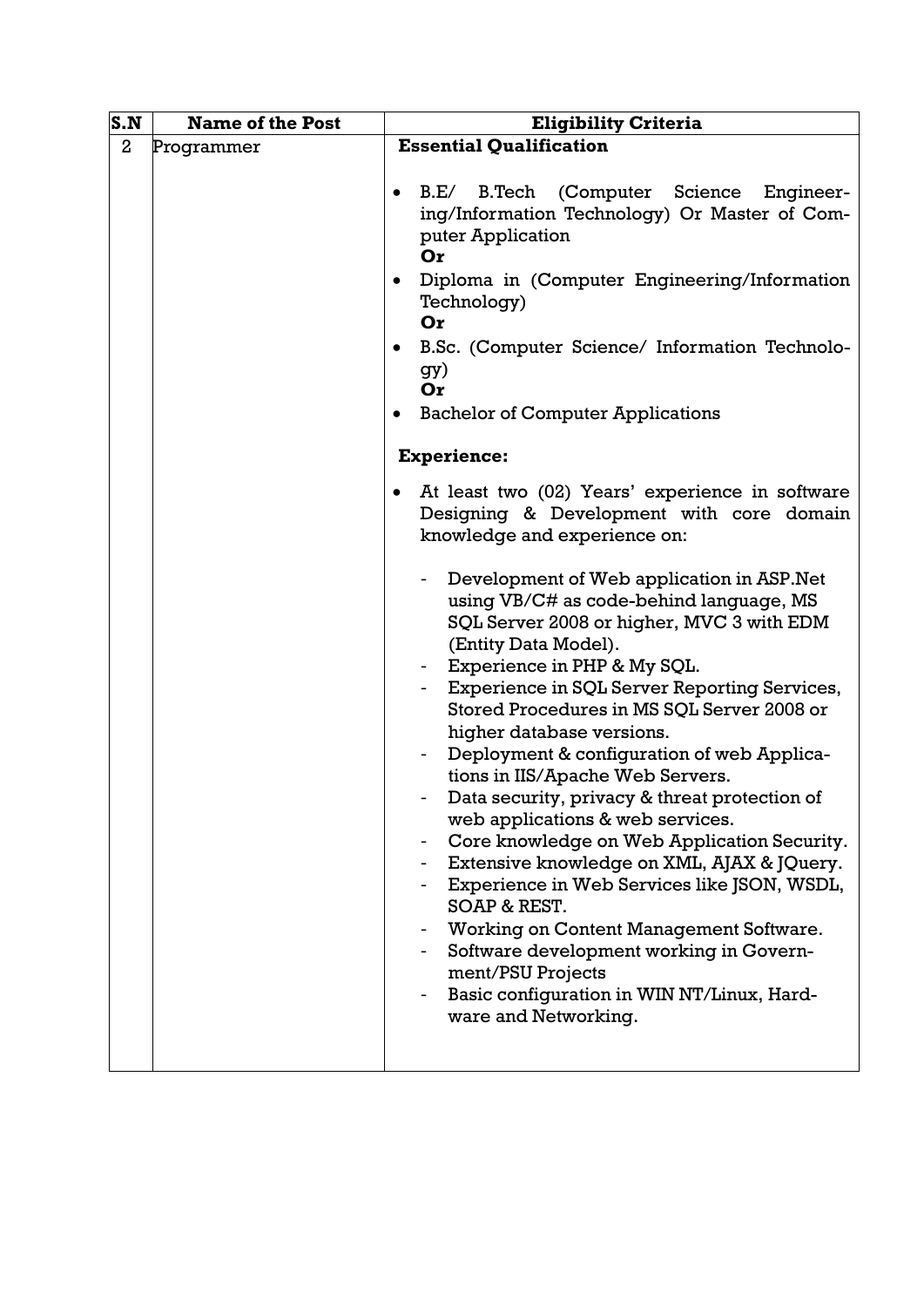| S.N | <b>Name of the Post</b>              | <b>Eligibility Criteria</b>                                                                                                                                                                                                                                                                                                                                                                                                                                                                                                                                                                                                                                                                                                                                                                                                                                                                                                                                                                                                                                                                                                                                                                                                                                                                                                                        |
|-----|--------------------------------------|----------------------------------------------------------------------------------------------------------------------------------------------------------------------------------------------------------------------------------------------------------------------------------------------------------------------------------------------------------------------------------------------------------------------------------------------------------------------------------------------------------------------------------------------------------------------------------------------------------------------------------------------------------------------------------------------------------------------------------------------------------------------------------------------------------------------------------------------------------------------------------------------------------------------------------------------------------------------------------------------------------------------------------------------------------------------------------------------------------------------------------------------------------------------------------------------------------------------------------------------------------------------------------------------------------------------------------------------------|
| 3   | Programmer (Mobile Ap-<br>plication) | <b>Essential Qualification:</b><br>(Computer Science<br>B.E/<br><b>B.Tech</b><br>Engineer-<br>ing/Information Technology) Or Master of Com-<br>puter Application<br>Or<br>Diploma in (Computer Engineering/Information<br>$\bullet$<br>Technology)<br>Or<br>B.Sc. (Computer Science/ Information Technolo-<br>$\bullet$<br>gy)<br>Or<br><b>Bachelor of Computer Applications</b><br><b>Experience:</b><br>At least two (02) Years' experience in mobile Ap-<br>Development with<br>plication<br>core<br>domain<br>knowledge & experience on:<br>Design and build advanced mobile applica-<br>$\overline{\phantom{a}}$<br>tions for the Android/IOS platform and Proven<br>working experience in Android app develop-<br>ment.<br>Experience with Android SDK and Android<br>Studio.<br>Experience working with remote data via REST<br>and JSON.<br>Experience with third-party libraries and APIs<br>eg. Retrofit, Google Map API, Live location<br>tracking etc.<br>Hands-on Working knowledge of Firebase<br>(FCM).<br>Good Knowledge of OOPS concept & Core Ja-<br>va, Knowledge of Kotlin is addon<br>Knowledge of local storage SQLite database<br>and Shared Preference.<br>Collaborate with cross-functional teams to de-<br>fine, design, and ship new features.<br>Unit-test code for robustness, usability, and<br>general reliability. |
|     |                                      | Work on bug fixing and improving application<br>performance.<br>Maintain existing Application & improve fea-<br>tures.                                                                                                                                                                                                                                                                                                                                                                                                                                                                                                                                                                                                                                                                                                                                                                                                                                                                                                                                                                                                                                                                                                                                                                                                                             |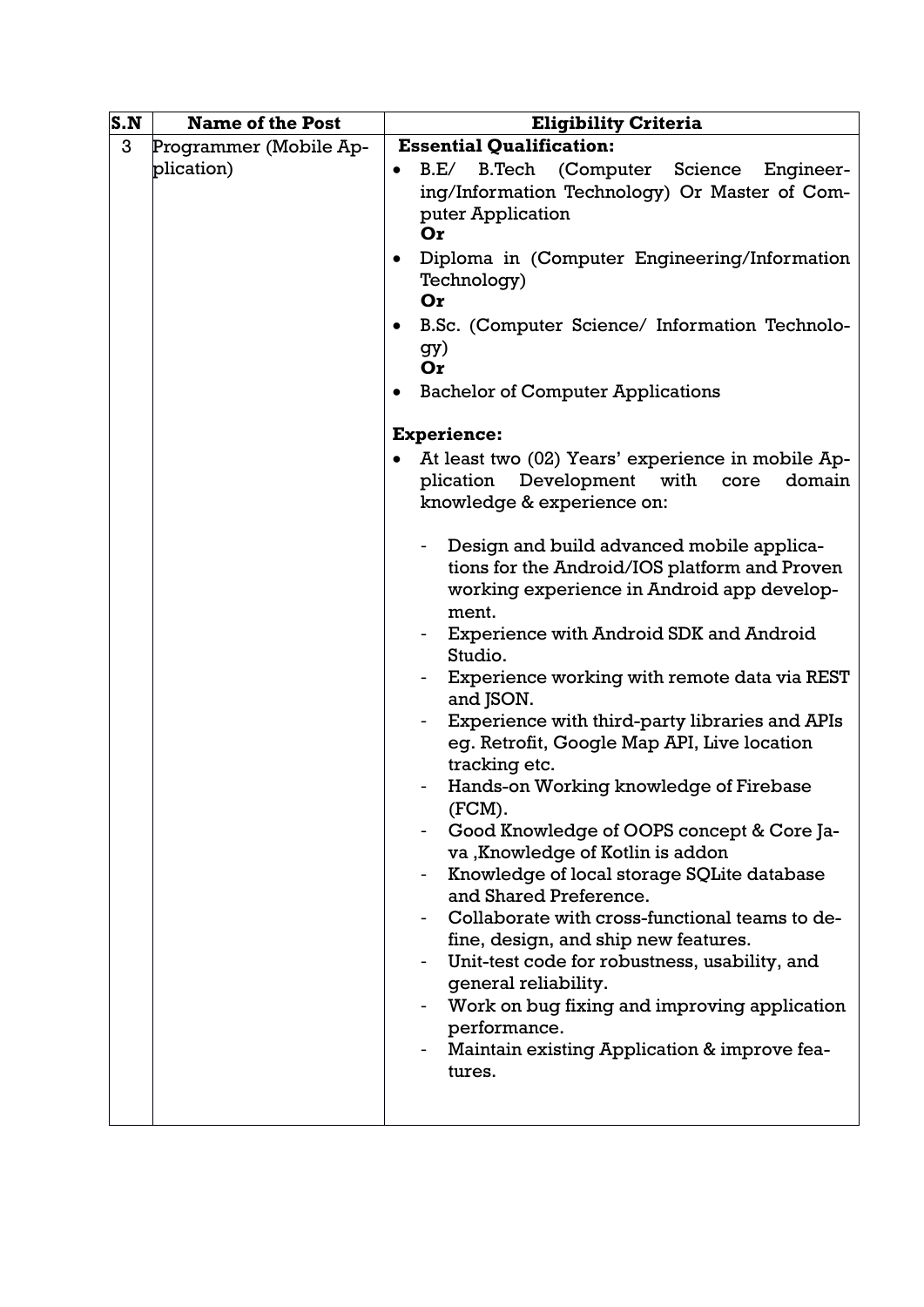| S.N            | <b>Name of the Post</b>                    | <b>Eligibility Criteria</b>                                                                                                                                                                                                                                                                                                                                                                                                                                                                                                                                                                                                                                                                                                                                                                                       |
|----------------|--------------------------------------------|-------------------------------------------------------------------------------------------------------------------------------------------------------------------------------------------------------------------------------------------------------------------------------------------------------------------------------------------------------------------------------------------------------------------------------------------------------------------------------------------------------------------------------------------------------------------------------------------------------------------------------------------------------------------------------------------------------------------------------------------------------------------------------------------------------------------|
| $\overline{4}$ | <b>BMS Engineer (State Data</b><br>Centre) | <b>Essential Qualification and Experience:</b><br>B.E/B.Tech in any Discipline with 3+ years of<br>$\bullet$<br>relevant experience out of which at least 2<br>years work experience in Data Centre in any<br>Tier-1/Tier-II/Tier-III Data Center                                                                                                                                                                                                                                                                                                                                                                                                                                                                                                                                                                 |
|                |                                            | <b>OR</b>                                                                                                                                                                                                                                                                                                                                                                                                                                                                                                                                                                                                                                                                                                                                                                                                         |
|                |                                            | Diploma in Engineering in any Discipline with<br>5 + years of relevant experience out of which<br>at least 2 years' experience in any Tier-1/Tier-<br>II/Tier-III Data Center                                                                                                                                                                                                                                                                                                                                                                                                                                                                                                                                                                                                                                     |
|                |                                            | <b>Duties and responsibilities:</b>                                                                                                                                                                                                                                                                                                                                                                                                                                                                                                                                                                                                                                                                                                                                                                               |
|                |                                            | • Overall responsibility of Physical security of<br>the Data Center facility<br>Monitoring and maintenance of temperature at<br>$\bullet$<br>desired level at all operations area including<br>Farm Area.<br>Check and response BMS alert and generating<br>$\bullet$<br>reports<br>CCTV monitoring and backing up of CCTV re-<br>$\bullet$<br>cording<br>Maintaining access control cards<br>$\bullet$<br>Servicing of comfort AC, PAC, UPS, battery etc<br>$\bullet$<br>Performing preventive maintenance of all Non-<br>IT devices (UPS, DG, PAC, CCTV, Fire sup-<br>pression system, VESDA, RRS, WLD, etc)<br>Refilling diesel and maintaining consumption<br>Report<br>Coordinate with respective OEMs/Vendors for<br>$\bullet$<br>Carrying out AMC/ maintenance.<br>Resolving EMS, Civil incidents assigned |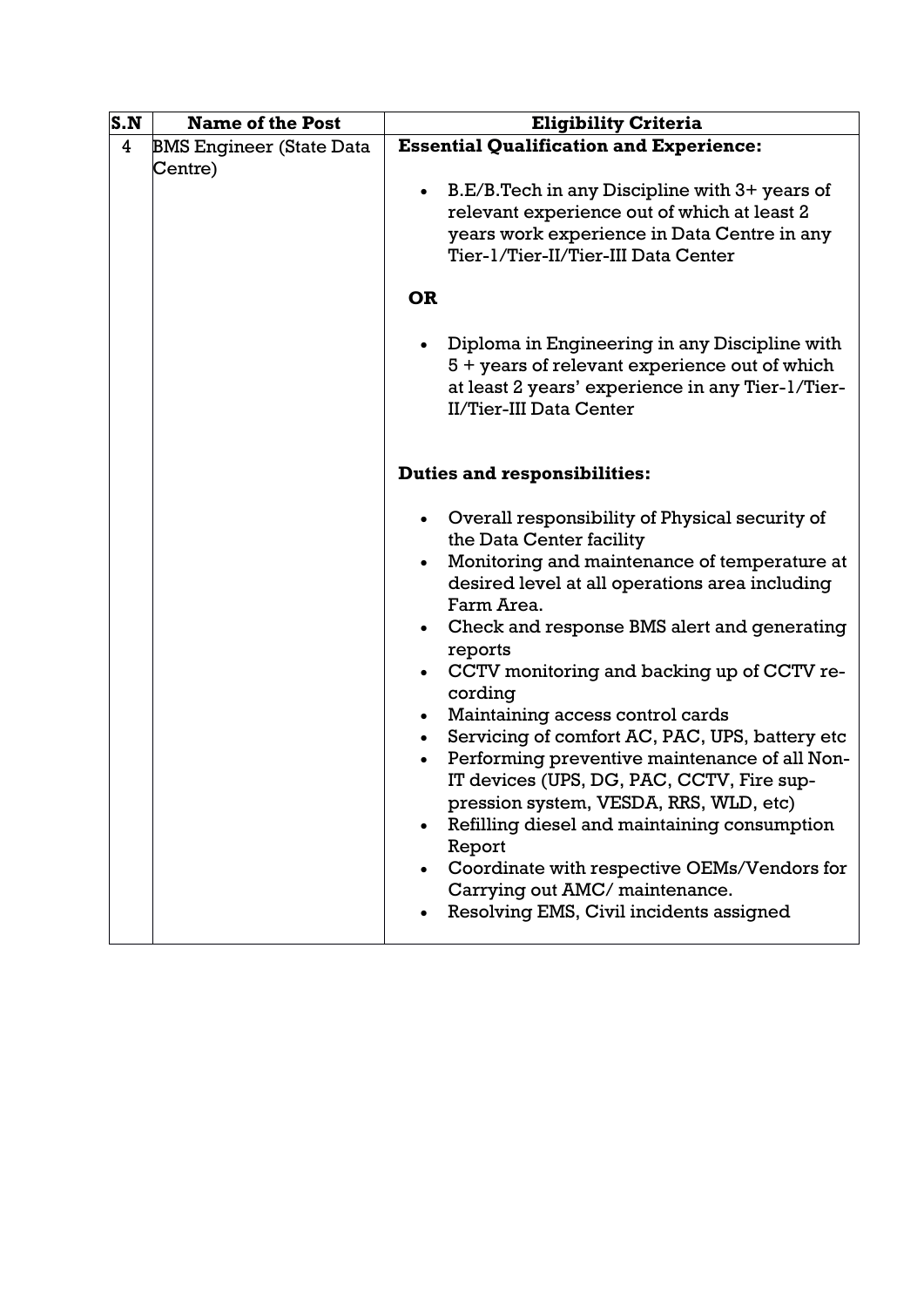#### **METHOD OF SELECTION:**

- The Selection for the posts of Network Engineer and BMS Engineer (State Data Centre) will be made through a written test which will be held for the eligible candidates on **29th Dec, 2021**. Skill test in the relevant field will be held for the posts on **30th Dec, 2021**.
- The Written Test will carry maximum marks 30.
- The skill test will carry maximum marks 70.
- The Selection for the posts of Programmer will be made through a skill test which will be held for the eligible candidates on **30th Dec, 2021**

# **TENURE OF CONTRACT:**

The period of contract shall be for Five Years renewable on yearly basis based on performance.

# **GENERAL CONDITIONS:**

- A Candidate may apply for more than one post.
- The candidate who can join immediately after selection will be given preference.
- The candidates needs to apply online by visiting the url [https://erecruitment.andaman.gov.in](https://erecruitment.andaman.gov.in/) or may also apply through eDweep Kendra (CSC) by paying usual charges for scanning and uploading the documents.
- All relevant documents in support to the essential qualification, desirable qualification like Educational Certificate, Mark Sheets, Age Proof and Experience Certificate should be uploaded along with the applications.
- The last date of submission of application (online) is **21st Dec, 2021 by 4.30 PM.**
- Applications received after the due date and time shall not be considered.
- The syllabus for the examination for the above mentioned posts is enclosed as **Annexure A**.
- Society for Promotion Vocational & Technical Education (SOVTECH) reserves the right in all respect regarding filling up the post and the decision. Its decision will be final and binding.
- In case it is detected at any stage of recruitment that a candidate does not fulfil the eligibility norms and/or that he/she has furnished any incorrect/false information, his/her candidature will stand rejected.
- The candidates are advised to go through the requirements of educational qualification, age etc. carefully and satisfy themselves that you are eligible before appearing for the interview.
- The decision of SOVTECH in all aspects pertaining to the application, its acceptance or rejection, conduct of interview and at all consequent stages culminating in selection or otherwise of any candidate shall be final and binding on all concerned. SOVTECH reserves its right to alter/modify any condition laid down in this vacancy notice or any backend process for conduct of selection during its various stages as warranted by an unforeseen circumstances arising during the course of this process or as deemed necessary by SOVTECH at any stage.
- Applicants should note that some of the above posts may involve work of arduous nature and in shifts.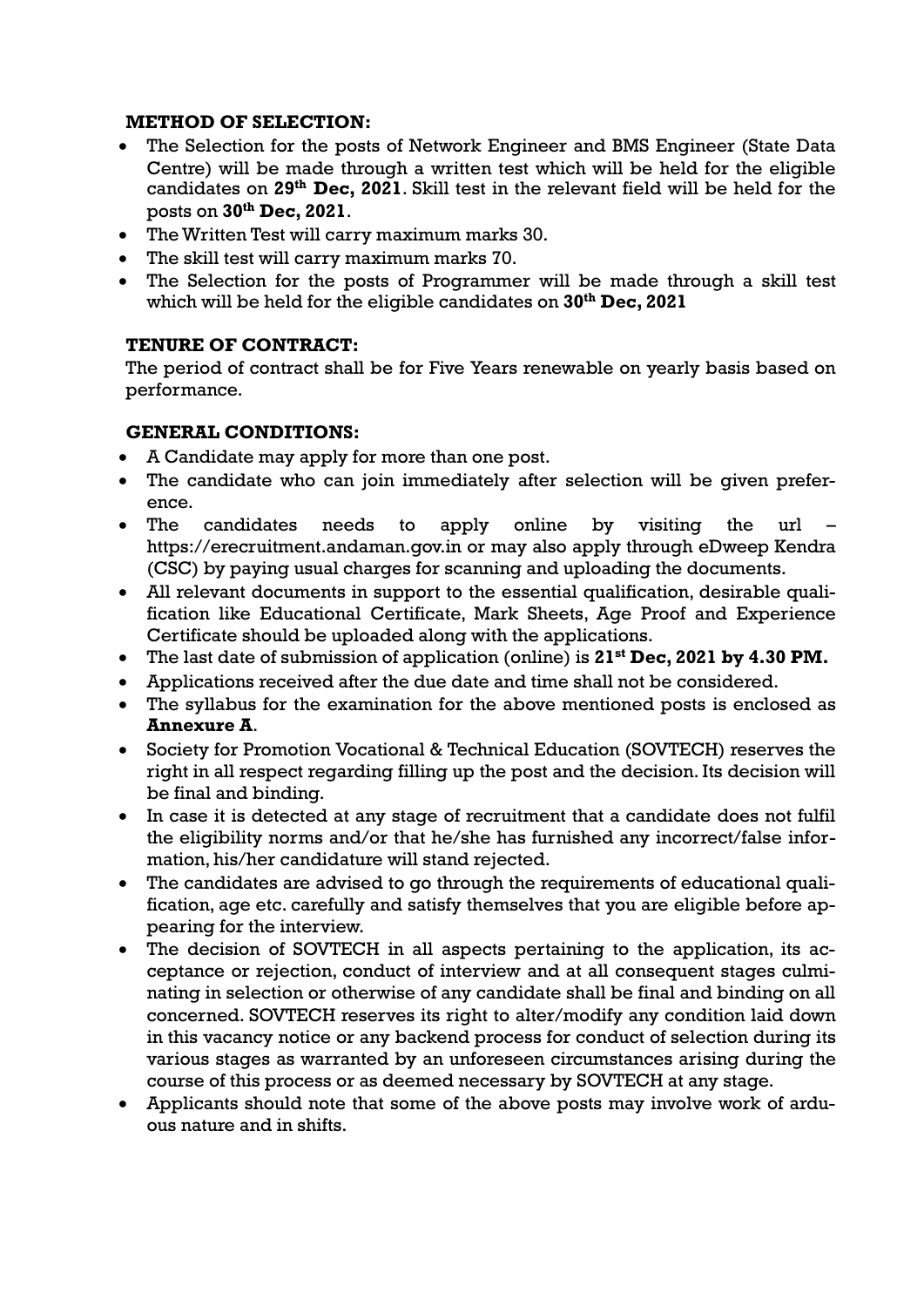#### **ACTION AGAINST MISCONDUCT:**

- i) Candidates are advised in their own interest that they should not furnish any documents/information that are false, tampered, fabricated, having overwriting, having correction marks and they should not suppress any material information while filling up application.
- ii) At any stage of recruitment or later, if a candidate is or has been found guilty of any misconduct during the selection process, in addition to rendering himself/herself liable to legal/criminal prosecution, will also become liable to be:
	- a) Disqualified from the selection process and/or
	- b) Debarred either permanently or for a specified period from any examination/recruitment and/or
	- c) Discharged/removed/dismissed from service, if the act of misconduct comes to notice after his/her appointment to the roll of SOVTECH.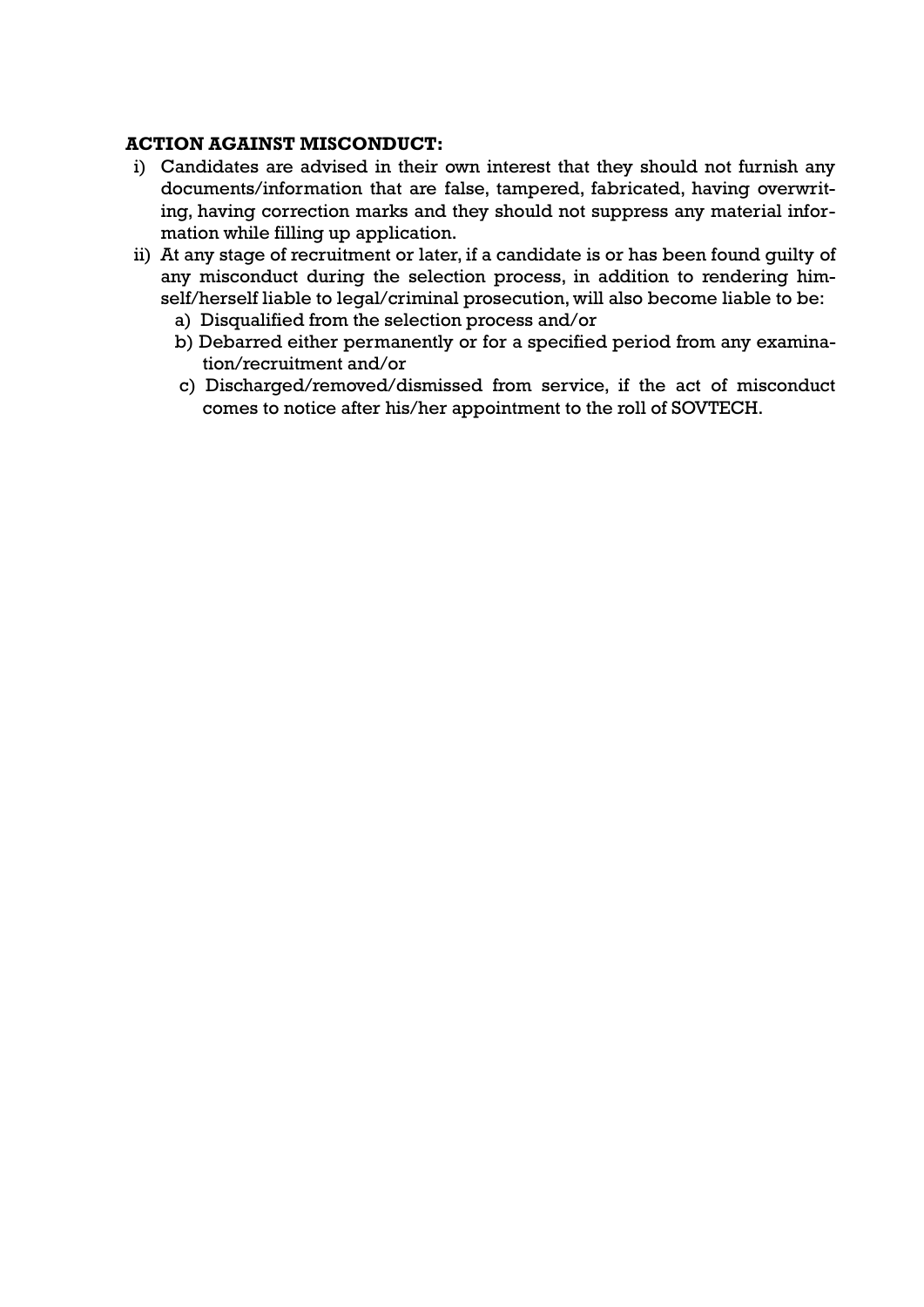**Annexure – A**

### **SYLLABUS FOR SELECTION TEST OF THE POST NETWORK ENGINEER, PROGRAMMER AND BMS ENGINEER (STATE DATA CENTRE) IN SOVTECH**

### **1. Name of the post: Network Engineer**

#### **Syllabus:**

#### **Written test: Time allowed: 30 min (30 marks)**

- Networking-Network Devices, IP Addressing and Subnetting, Switching and VLANs, Routing (Static and Dynamic), Access Control Lists, DHCP
- SWAN- Overview, Design and Architecture
- Proxy Servers and Virtual Private Network
- Fiber Optic Networks

#### **Skill test: Time allowed: 90 min (70 marks)**

- Configuration of Routers.
- Optical Fiber Cable Splicing and ensuring end-to-end connectivity between two PCs in a fiber network.
- LAN Networking.
- Configuration of Leased Line Network.

#### **2. Name of the post: Programmer and Programmer (Mobile Application)**

#### **Syllabus for skill test: 100 marks (4 hours)**

- Development of a web Application/ mobile Application (Android/IOS) based on the desired experience.

#### **3. Name of the post: BMS Engineer**

#### **Syllabus:**

#### **Written test: Time allowed: 30 min (30 marks)**

- Working principle, Fault analysis & Troubleshooting technique of Electrical devices
	- $\triangleright$  Uninterrupted Power Supply (UPS)
	- $\triangleright$  Diesel Generator (DG)
	- $\triangleright$  Precision Air Conditioner (PAC)